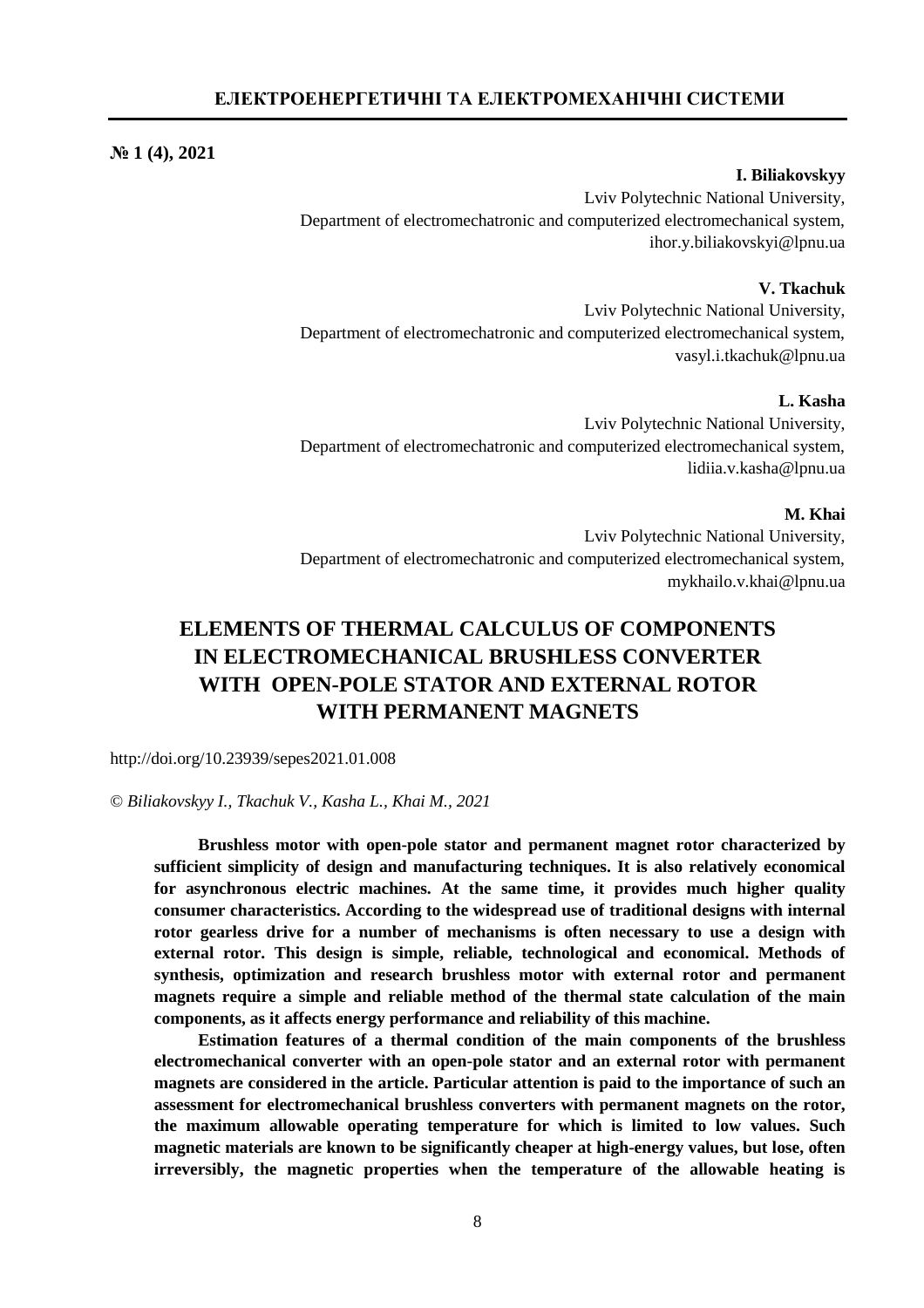**exceeded. On the other hand, for a number of applications of such an electromechanical converters. For example, in motor-wheel in vehicles, the cooling surface of the rotor with permanent magnets is closed-type, which gives grounds to consider the need to assess the thermal state of the main components of the electromechanical converter of brushless motor, especially external rotor with permanent magnets, in all stages of its design - synthesis, optimization of geometric dimensions and research.** 

**The proposed method of a thermal calculus of brushless electromechanical converter elements, such with permanent magnets on the rotor, allows with sufficient accuracy for engineering practice to perform appropriate calculations of these motors, in particular, for direct drive of mechanisms.** 

*Key words: permanent magnets; brushless motor; thermal condition; open-pole stator; external rotor.* 

## **Problem statement**

Brushless direct current machine (BLDCM) is a DC electric machines in which the brush-collector unit replaced on the inverter, which is controlled by signals from the rotor position sensor (RPS), located on the same shaft of the rotor of the electromechanical converter (EMC) [1–4]. BLDCMs are increasingly used in electric vehicles in world practice. One of the factors slowing down the domestic production of electric vehicles, including electric cars, is the availability of inexpensive and high-quality electric drive, which could provide, along with sufficient power of controlled motors, high reliability, durability and controllability. In recent years, the efforts of foreign researchers in the field of electric cars were aimed at creating new types of motors such as, for example, induction motors [5], brushless motors (BLDCM) with permanent magnets (PM), characterized by a high specific magnetic flux without mechanical transmissions [6]. Different study are developed in field of motors with two rotors [7], machines with hybrid, magnetic and electromagnetic excitation, motors with two stator windings, electric machines integrated with magnetic transmission system [8], etc.

Based on these motors, compact and reliable direct drives can be created for wheeled motors systems, for vehicles, including electric vehicles. To control these types of electric motors, modern methods of control theory are used: vector control with elements of adaptive control, sliding mode control, intelligent control (fuzzy control, use of artificial neural networks) [6–8]. Unlike induction motors, the efficiency of which significantly depends on changes in voltage and load, BLDCM with PM generally maintain their speed and energy efficiency when the mains voltage and load change and therefore are particularly attractive to motor developers [9–11].

## **Relevance of the study**

Today, there is often a need for gearless drive, in particular, in transport, and therefore the use in BLDCM of EMC with PM and an external rotor. Synthesis and analysis of BLDCM with PM on the outer rotor requires a simple and reliable method of calculating the thermal state of important motor or converter units, because it depends on the performance of such a motor. The open-pole internal stator, concentrated coils of its winding and PM on the external rotor determine the difference between the methods of calculating the thermal state of the EMC of BLDCM with PM on the external rotor from those known in the literature [1–5, 8]. This calculation of EMC with an open-pole stator and an external rotor with permanent magnets has a number of differences compared to the BLDCM of traditional design and is especially important for EMC of BLDCM with magnets on the rotor, the maximum allowable temperature for which is low [12]. Magnetic materials with high-energy performance and low allowable operating temperature are significantly cheaper, but can irreversibly lose their magnetic properties in excess of the allowable value of the heating temperature [12]. Important task is checkout calculating of thermal condition of BLDCM with PM and external rotor on design and synthesis stages, on stage of geometric dimensions optimization, and especially in the case when the surface of the rotor cooling is also limited, such as in-wheel motor.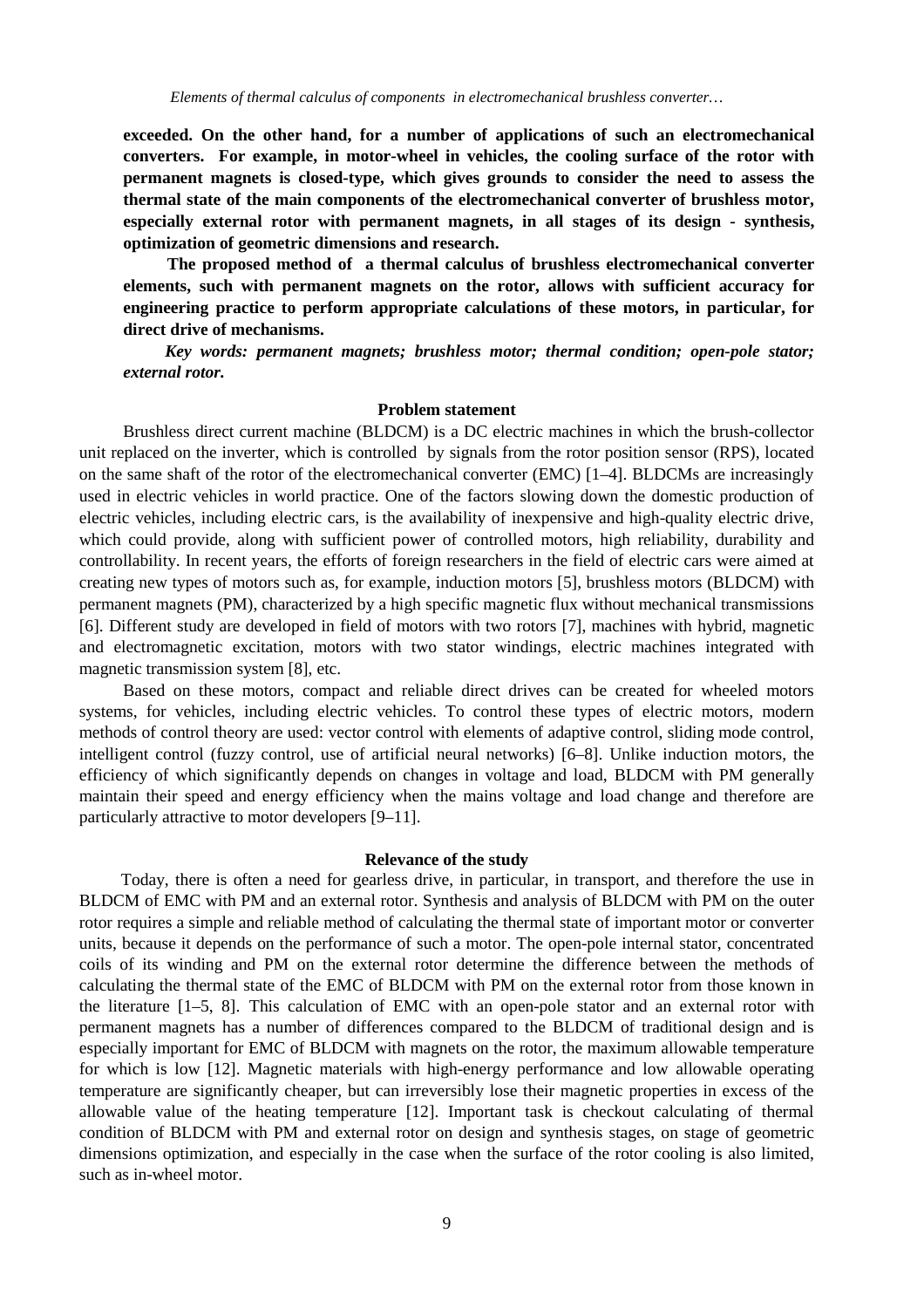## *I. Biliakovskyy, V. Tkachuk, L. Kasha, M. Khai*

## **Purpose and objectives of research**

The aim of the article is to develop the method of thermal state calculating of elements in electromechanical converter of BLDCM with PM. The last one would allow with sufficient accuracy for engineering practice to estimate the heat load of the main EMC components of such motors, in particular those application of magnetic materials critical to overheating both at the stages of design and optimization of geometric dimensions and during research.

#### **Actual scientific researches analysis**

To the problem of calculating the thermal state in EMC, include the calculus of the average temperature of the EMC active parts [16], determining maximum temperature of elements and components depending on the profile loading, calculating heat flow between adjacent elements of design and so on. The initial data are the distribution of energy losses over the volume of the machine [14], the values of physical quantities [8], primarily thermal conductivity and heat capacity, and cooling conditions at the boundary surfaces. In passive rotor BLDCM [14] heat sources are losses in the copper of the stator winding  $-DP_m$ , stator steel loses –  $\mathbf{D} \mathbf{P}_{sfs}$  and rotor loses –  $\mathbf{D} \mathbf{P}_{sfs}$  and mechanical loses, which consist of friction losses in bearings and friction of rotor teeth to air –  $DP_{mech}$ . Since the designs of EMC of BLDCM with a passive external rotor and EMC with PM on the explicit rotor are largely similar, as a basis for calculating the thermal state of the latter we use the method described in [14].

## **The main material presenting**

Among the significant structural differences between the EMC of BLDCM with PM on the outer rotor and the BLDCM with a passive rotor (Fig. 1 [14]) is absence of laminated core of the rotor and, accordingly, losses in the rotor steel. Instead, the frame of the external rotor with PM serves as a magnetic conductor to close the flow of magnets, which provides for the feasibility of developing elements of the method of the thermal state calculating of BLDCM components [14] for application to EMC with PM on the external rotor.

To do this, as in [14], we accept the following assumptions. At first, losses in copper are concentrated in the central part of the coils of the internal stator winding; losses in the stator steel are concentrated in the central axial lines of the teeth and the central cylinder of the frame. The next assumption – the coefficients of thermal conductivity of materials and air are constant and equal to their value at the accepted design temperature. And, at last, the stator and rotor cores conduct heat only in the radial direction.

In addition, suppose that heat fluxes propagate in the following directions. At first - from the stator winding to the teeth and the stator back, the next - from the teeth of the stator through the air gap to the rotor. So, the inverse direction – from the rotor to the indoor air and from the stator winding through the interturn insulation to the indoor air; from the indoor air to the end surfaces of the rotor, which give off heat to the outside air.

That is, as in [14], the thermal replacement circuit (Fig. 2 [14]) will consist of five elements: the stator winding (M) with losses  $DP_m$  and average temperature  $q_m$ ; stator (S) with loses  $DP_s$  and average temperature  $q_s$ ; rotor (*R*), with the zero loses  $DP_{str}=0$  and average temperature  $q_r$ ; internal air (*P*) with loses  $DP_{mech}$  and average temperature  $q_p$ ; rotor body  $K_r$  with average temperature  $q_k$ . Temperature of external air  $q_{air}$ .

Elements of the substitute thermal circuit are connected by thermal conductivities (see fig. 2). We write a system of linear algebraic equations like in

$$
\Lambda \times \Theta = \Delta P. \tag{1}
$$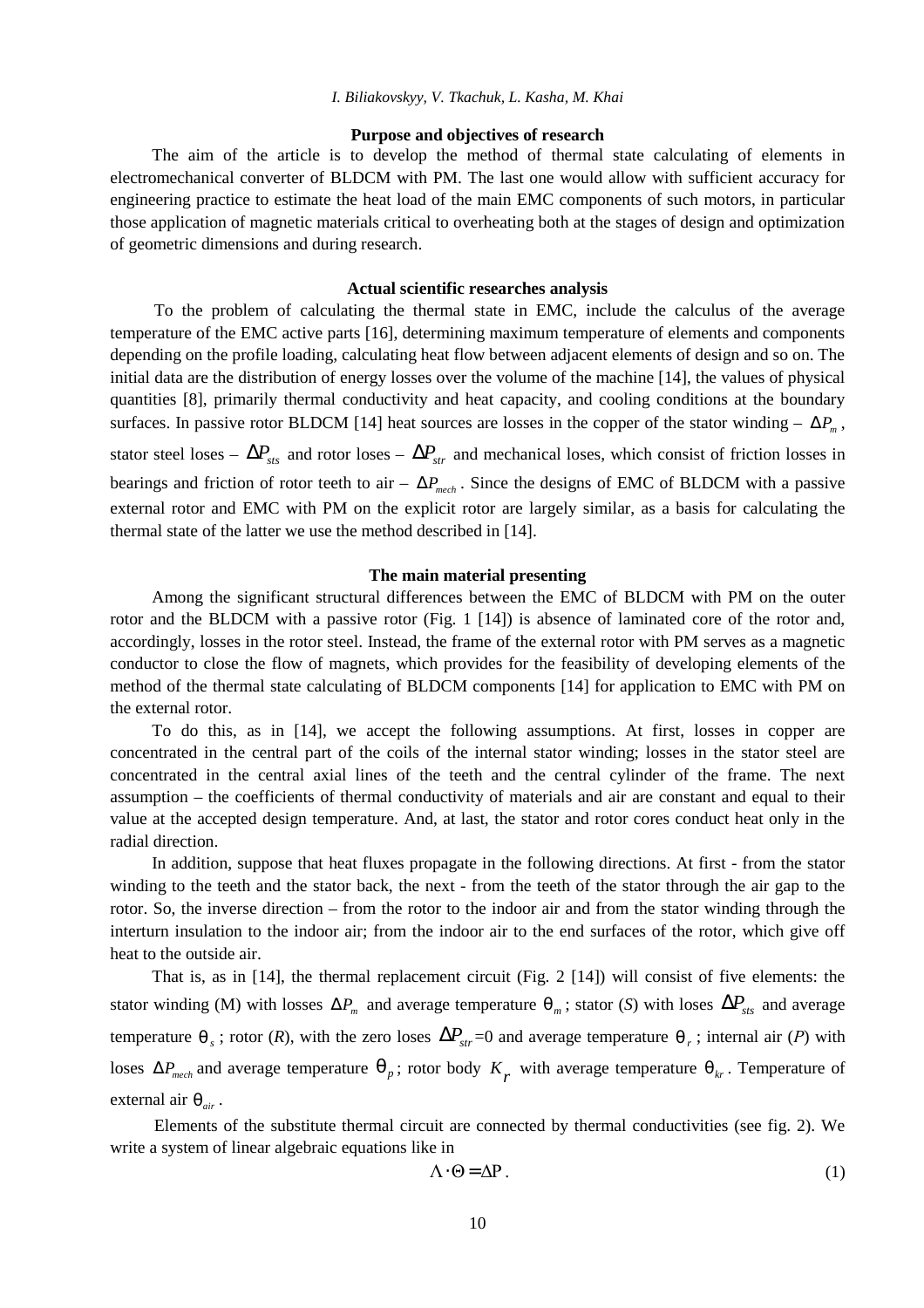*Elements of thermal calculus of components in electromechanical brushless converter…* 



*Fig. 1. Cross section of BLDC motor with external rotor*

Matrix in (1) we can write as 
$$
\Lambda = \begin{vmatrix} A_{11} & -A_{ms} & 0 & -A_{mp} & 0 \\ -A_{ms} & A_{22} & -A_{sr} & 0 & 0 \\ 0 & -A_{sr} & A_{33} & -A_{pr} & -A_{rk} \\ -A_{mp} & 0 & -A_{pr} & A_{44} & -A_{pkr} \\ 0 & 0 & -A_{kr} & -A_{pkr} & A_{55} \end{vmatrix}
$$
,  $\Theta = \begin{vmatrix} \theta_{m} \\ \theta_{s} \\ \theta_{r} \\ \theta_{p} \\ \theta_{p} \\ \theta_{kr} \end{vmatrix}$ ,  $\Delta P = \begin{vmatrix} \Delta P_{m} \\ \Delta P_{m} \\ \Delta P_{m} \\ \Delta P_{m} \\ \theta_{air} \times A_{air} \end{vmatrix}$ ,

where  $L_{11} = L_{np} + L_{ns}$ ;  $L_{22} = L_{ns} + L_{sr} + L_{air}$ ;  $L_{33} = L_{sr} + L_{pr} + L_{rk}$ ;  $L_{44} = L_{np} + L_{pr} + L_{pk}$ ;  $L_{55} = L_{rk} + L_{pk}$ , where  $\mathsf{L}_{ms}$ ,  $\mathsf{L}_{mp}$  – heat conductivity from the stator winding to the teeth and the stator back and from the stator winding through the interturn insulation to the indoor air;  $\mathsf{L}_{sr}$ ,  $\mathsf{L}_{pr}$  – heat conductivity from the stator teeth through the air gap to the rotor and from the rotor to the indoor air;  $L_{rk}$ ,  $L_{pkr}$  – heat conductivity from the rotor to the rotor housing and from the indoor air to the bearing plates and the rotor housing;  $L_{kr}$ ,  $L_{air}$  – heat conductivity from the rotor housing to the outside air and from the stator to the outside air [14].

To find the unknown temperatures, it is necessary to pre-calculate the heat conductivities included in (1) according to [14].

Since the structural stators of the BLDCM with PM and with a passive rotor are similar, the ratios for determining the thermal conductivities included in (1) are determined from the geometric dimensions of the stator components of the EMC. Similar to [14], we write equation (2):

$$
S_{I} = (2\mathcal{W}_{sz} + 2\mathcal{W})\mathcal{M}_{k}\mathcal{Z}_{s}; \quad S_{2} = (2\mathcal{W}_{sz} + 2\mathcal{W} + 2\mathcal{W}\mathcal{W}_{ks})\mathcal{M}_{k}\mathcal{Z}_{s};
$$
  
\n
$$
S_{3} = \mathbf{g}(2\mathcal{W}_{sz} + L)\mathcal{W}_{kI} + \pi\mathcal{W}_{kl}^{2}]\mathbf{g}^{\mathbf{u}}\mathcal{Z}_{s}; \quad S_{4} = (2\mathcal{W}_{kl}\mathcal{W}_{k}]\mathcal{W}_{s}; \quad S_{5} = S_{3} - S_{4},
$$
\n(2)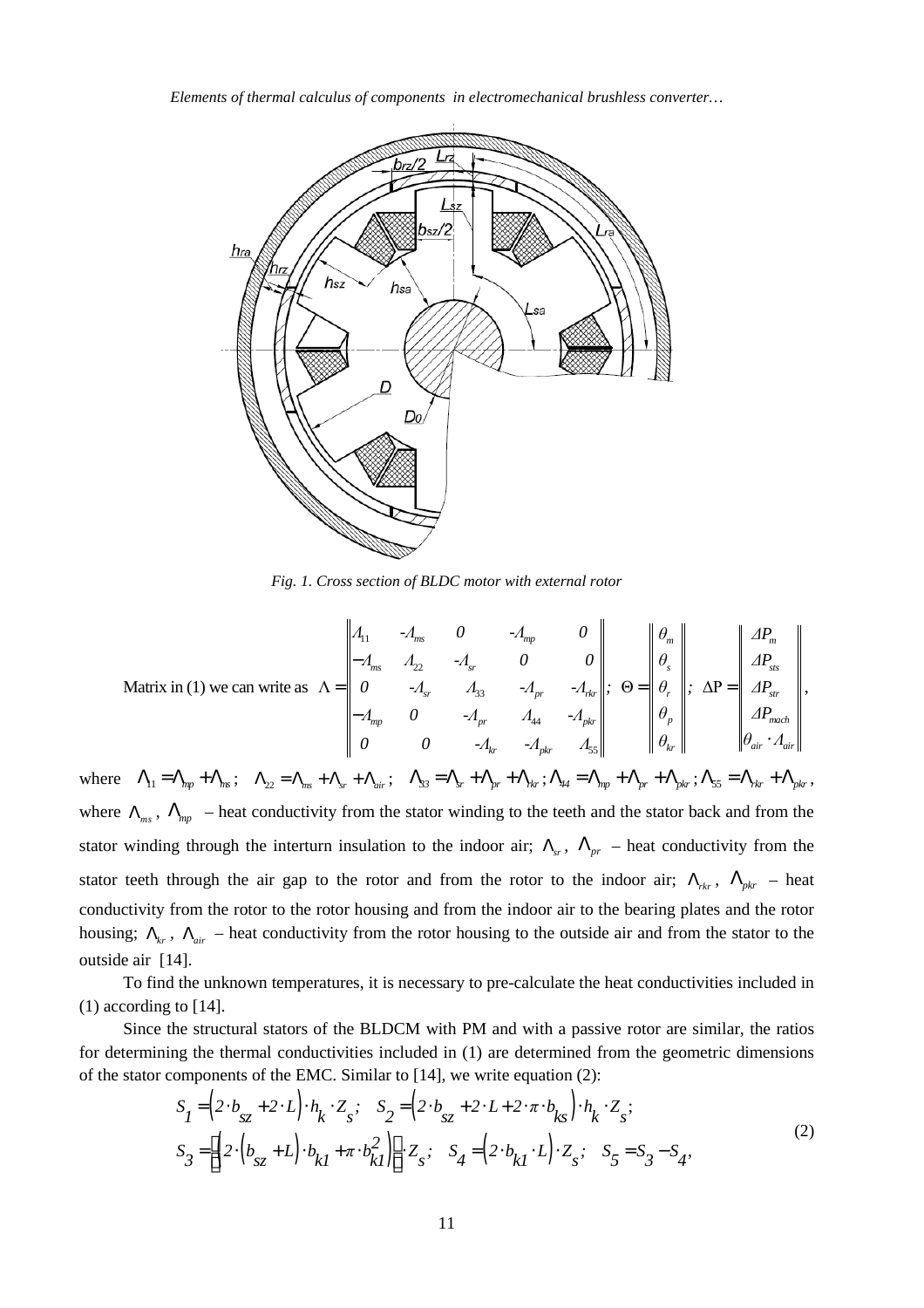where  $S_1$ ,  $S_2$ ,  $S_3$ ,  $S_4$  – the contact area of the stator winding coils with the teeth, the contact area of the stator winding coils with the internal air, the ends of the coils in contact with the stator frame, the same ends that are in contact with the internal air, respectively [14];  $b_{sz}$  – width of stator teeth;  $h_k$  –



height of winding;  $b_k$ ,  $b_{k1}$  – one-sided width of the coil (up and low);  $b_{ks}$  – the average value of the one-sided width of the coil;

$$
b_{kl} = \sqrt{\frac{D_o^2}{4} + D_o M_{sa} + h_{sa}^2 - \frac{D^2}{4} - D M_{sz} + h_{sz}^2} - \frac{b_{sz}}{2};
$$
  

$$
b_{ks} = \frac{1}{2} \times (b_k + b_{kl}).
$$

Then, according to [14], the heat flux from copper to the teeth and the frame overcomes the thermal resistance of the winding insulation of the conductors, enamel insulation and air gaps between the conductors, the thermal resistance of the air gap between the frame and the tooth, the thermal resistance of the tooth. Therefore, the heat conductivity from copper to teeth [14]:

$$
L_{m,z} = \frac{1}{\frac{1}{L_{e_{m,z}}} + \frac{1}{L_{k,mz}} + \frac{1}{L_{\delta_{m,z}}} + \frac{1}{L_{z_{m,z}}}}\,,\tag{3}
$$

*Fig. 2. Scheme for heat calculus of motor with external rotor* [14]

where  $L_{e_{mz}}$  – equivalent heat conductivity of coil insulation, varnish and air gaps;  $k_{k,mz}$  – heat conductivity of the frame;

 $L_{d_mz}$  – heat conductivity of the air gap between the frame and the tooth;  $L_{z_mz}$  – heat conductivity of the stator tooth [14]. Similarly, the thermal conductivity from copper to the stator frame

$$
L_{m,a} = \frac{1}{\frac{1}{L_{e_{m,a}}} + \frac{1}{L_{k_{m,a}}} + \frac{1}{L_{\delta_{m,a}}} + \frac{1}{L_{a_{m,a}}}}\,,\tag{4}
$$

where  $L_{ema}$  is the equivalent heat conductivity of the coil insulation, varnish and air gaps;  $L_{km,ca}$  – heat conductivity of the frame;  $\mathsf{L}_{d_m}$  – heat conductivity of the air gap between the frame and yoke;  $\mathsf{L}_{d_m}$  – heat conductivity of the stator yoke.

The heat conductivity of copper to indoor air

$$
L_{mp} = \frac{L_{m\_m\delta} \times L_{\delta\_m\delta}}{L_{m\_m\delta} + L_{\delta\_m\delta}},
$$
\n(5)

where  $\mathsf{L}_{m,m\delta}$  – heat conductivity from the center to the outer surface of the coil;  $\mathsf{L}_{d,m\delta}$  – the heat conductivity of the surface of the coil adjacent to the internal air.

Heat conductivity from the stator yoke to the outside air

$$
L_{air} = \frac{1}{\frac{1}{L_a} + \frac{1}{L_b}},
$$
\n(6)

where  $\mu$ e  $\mu_a$  – heat conductivity from the steel of the stator;  $\mu_b$  – heat conductivity from the stator steel to the outside air.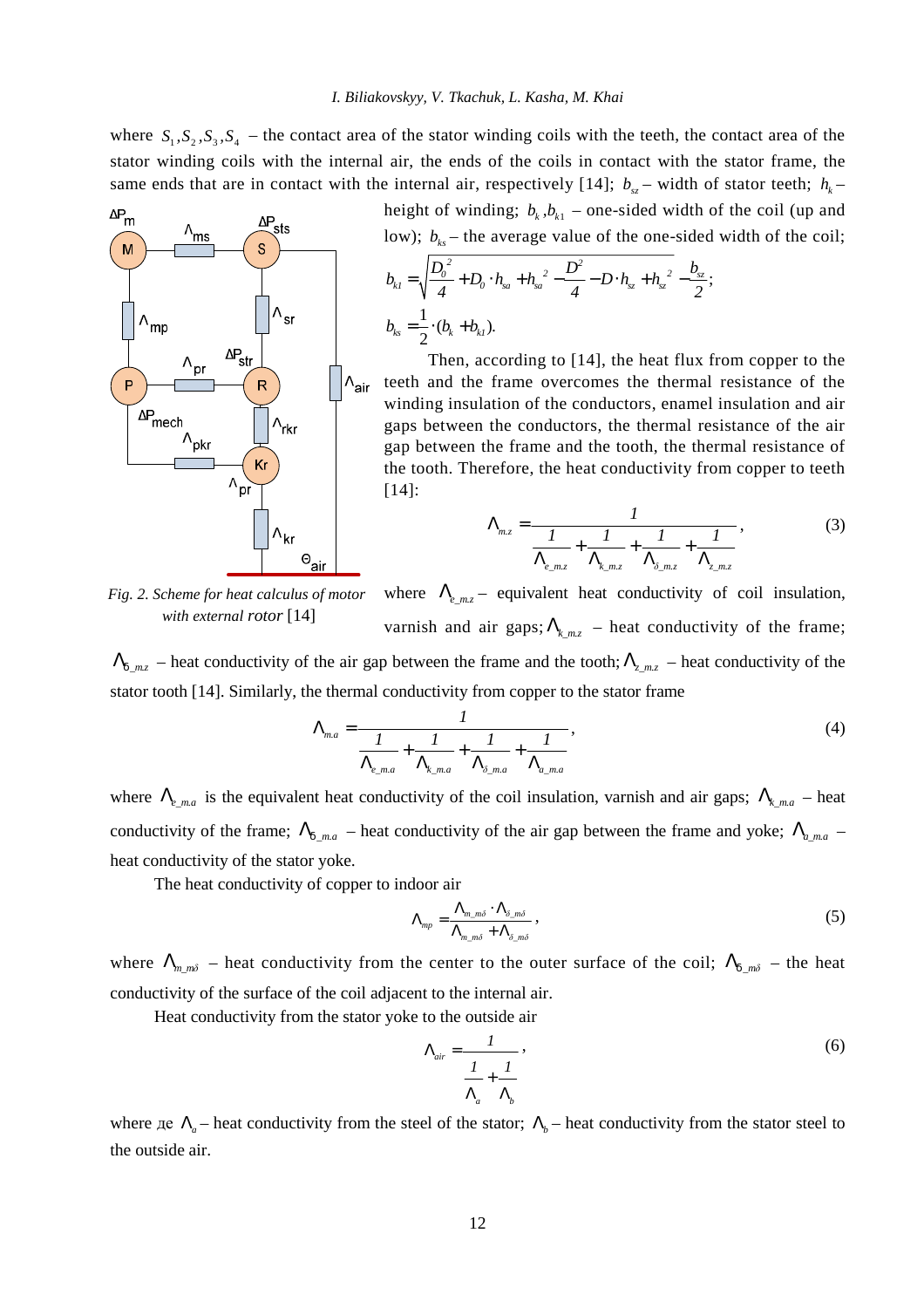Structurally, external rotor with PM is different from passive rotor because teeth and the core are absent. And the frame of such EMC is the core for magnetic flux circuit, we can determine the appropriate ratio and heat conductivity by different method than listed in [14].

Heat conductivity from the rotor to the stator teeth we can calculated as

$$
L_{sr} = \frac{L_{z,rs} \mathcal{A}_{\delta_{rs}}}{L_{z,rs} + L_{\delta_{rs}}},
$$
\n(7)

where  $L_{z,rs}$  – heat conductivity of the PM in the external rotor;  $L_{d,rs}$  – heat conductivity of the PM in the external rotor to the outer air.

The conductivity of the side surface of the rotor to the indoor air

$$
A_{pr} = \frac{\dot{\mathbf{e}}}{\mathbf{\hat{e}}t} \left(\frac{D}{2} + \delta + h_{rz}\right)^2 - \pi \left(\frac{D}{2} + \delta\right)^2 - \left(h_{rz} \mathcal{M}_{rz} Z_r \dot{\mathbf{u}} \times \mathcal{X}_d\right).
$$
\n(8)

Conductivity from indoor air to the end surfaces of the rotor

$$
-_{\delta \text{tp}} = a_{\text{rp}} \mathcal{S}_{\text{rp}} , \qquad (9)
$$

where 2  $\rightarrow$   $\mathbf{D}^2$ 2 4 4  $\alpha_{\text{rtp}} = 2 \times \frac{\Delta \mu A B_z}{4} - \frac{\mu A B_z}{4}$  $S_{\text{rp}} = 2 \times \frac{\partial^2 \pi}{\partial z^2} - \frac{\pi \Delta^2 z}{4} + \frac{\partial^2}{\partial z^2}$ è ø – heat area;  $D_r$  – internal diameter of the rotor;

Conductivity from internal air to the rotor frame

$$
\mathsf{L}_{\text{pkr}} = a_k \mathsf{X}_{\text{ikr}},\tag{10}
$$

where  $S_{ikr} = \pi \times D_z \times \frac{\partial^2}{\partial \Sigma^2} (L_{ra} - L_{sa}) 10^{-2}$ æ ö  $=\pi \times D_z \times 2 \times L_{ra} - L_{sa} 10^{-2}$ . Heat conductivity from the surface of the rotor housing to the

outside air

$$
\mathsf{L}_{kr3} = \alpha_{kS} \rtimes \mathsf{L} \left( D_z + 2 \times \mathsf{L}_{kop} \right) \rtimes_{\mathsf{L} \left( \mathsf{L} \right)} \tag{11}
$$

where 
$$
k_p = \frac{1}{\rho_m \times h_p} \frac{\hat{\mathbf{e}}}{\hat{\mathbf{e}}} h\left(\rho_m \times h_p\right) \times \frac{2 \times h_p}{t_p} \times \frac{\hat{\mathbf{e}}}{\hat{\mathbf{e}}} - \frac{\alpha_i}{\alpha_{kS}} \frac{\hat{\mathbf{e}}}{\hat{\mathbf{e}}} + \rho_m \times h_p \times 4k_p \hat{\mathbf{u}};
$$
  
\n $\rho_m = \sqrt{\frac{2 \times \alpha_k}{\lambda_p \times \hat{\mathbf{b}}}};$   $\alpha_{kS} = \alpha_k + \alpha_i;$   
\n $N_p \times \left(t_p - b_p\right)$ 

 $\overline{(D_z+2\times I_p)}$ *p*  $z^{-1}$   $\sim$   $\sim$   $p$ *Δk*  $\pi \rtimes D$ <sub>*r*</sub> + 2  $\times$ *Δ* =  $\lambda \big| D_z + 2 \rangle$  $a_m = 6.8 \frac{6}{9}$ *м С*  $= 6.8 \begin{array}{l} \frac{6}{6} \frac{Bm}{3} \frac{C}{2} \end{array}$ – heat transfer coefficient by radiation from the housing

surface;  $h_p$ ,  $b_p$ ,  $t_p$ ,  $N_p$  – height, width, step and number of fins, if its presence on the surface of the rotor

housing; 
$$
\alpha_k = 0.0056 \frac{I}{d_{ek}} Re^{0.66} \frac{\mathfrak{g}_{d_{ek}}}{\mathfrak{g}_{l_p}^2} \frac{\dot{\mathfrak{g}}^{0.88}}{\dot{\mathfrak{g}}_{l_p}^2} ; d_{ek} = \frac{4 \mathcal{A}_{l_p} \mathcal{A}_{l_p} - b_p}{2 \mathcal{A}_{l_p} + t_p - b_p} ; Re = \frac{V \mathcal{A}_{ek}}{18.9 \mathcal{A} 0^{-6}}
$$
- Reynold's constant.

Conductivity from the end surfaces of the rotor to the outside air

$$
\mathsf{L}_{k,23} = a_{\mathit{rp}} \rtimes \pi \rtimes (D_z + 2 \rtimes \mathcal{A}_p), \tag{12}
$$

where  $\alpha_{np} = 20 + 2.6 (0.5 \mathcal{N})^{0.9}$  – heat transfer coefficient of the end surfaces of the rotor; V – effective linear cooling air velocity. Heat conductivity from copper to stator steel was calculated as  $L_{m,s} = L_{m,z} + L_{m,a}$ . Heat conductivity from indoor air to the rotor housing can be find as  $L_{pkr} = L_{d,lp} + L_{d,k}$ .

## **Conclusions**

To calculate the stability-heating mode of EMC with open-pole stator and PM on the rotor on the basis of the described above method and formulas we developed computer program, which is part of the design subsystem of such motors and allows to determine the average temperatures of its main components. The proposed method of heat calculation of elements of BLDCM with PM allows to perform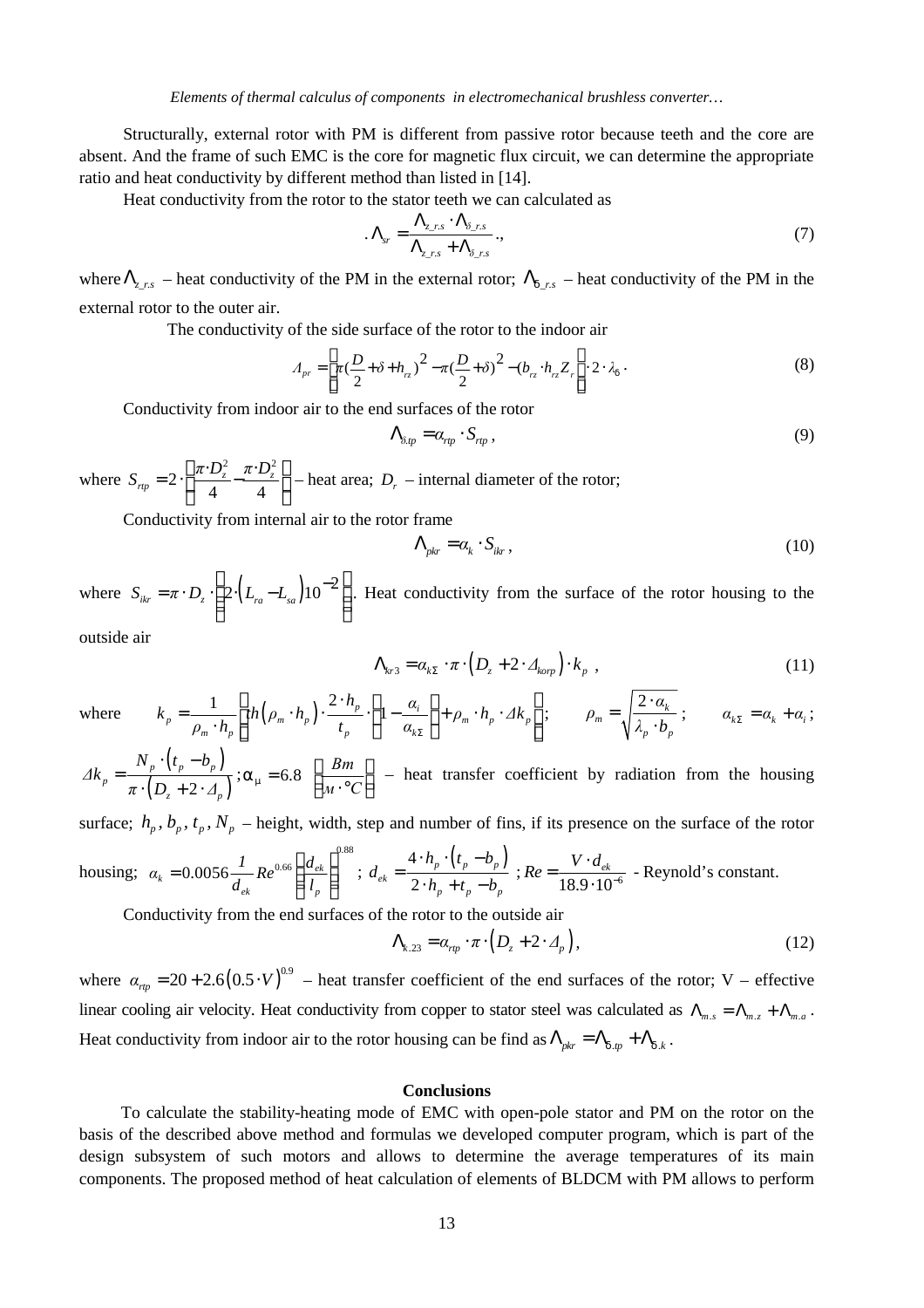## *I. Biliakovskyy, V. Tkachuk, L. Kasha, M. Khai*

appropriate calculations of these motors with adequate for engineering practice accuracy, in particular, for direct drive of the mechanisms. The elements of the methodology presented in the materials of the article serve as a basis for calculating the heat state of the main components of an electromechanical converter with an open-pole stator and an external rotor with PM at the stages of its design synthesis, optimization and research.

In the future, the authors will planning to investigate the demagnetization resistance of PM in BLDCM using a mathematical model of this type of motor based on the theory of electric and magnetic circuits. This will further give the ability to refine the model of the total heat calculation.

#### *References*

*1. Tkachuk V. I., Biliakovskyy I. Ye. Osoblyvosti proektuvannia ventylnykh dvyhuniv dlia lehkovahovykh transportnykh zasobiv [Features of design of brush-less DC motors for light vehicles]. Electroenergetychni ta electromehanichni systemy. Visnyk NULP No. 671, pp. 102–108, 2010 (in Ukrainian). [https://vlp.com.ua/node/5088.](https://vlp.com.ua/node/5088)* 

*2. Quanwu Li, Manfeng Dou, Bo Tan, Haitao Zhang, and Dongdong Zhao. Electromagnetic-Thermal Integrated Design Optimization for Hypersonic Vehicle Short-Time Duty PM Brushless DC Motor. International Journal of Aerospace Engineering, 2016, Volume 2016: DOI: 10.1155/2016/9725416.* 

3. Lu Q.-F., Zhang X.-M., Chen Y., Huang X.-Y., Ye Y.-Y., and Zhu Z. Q. Modeling and investigation of *thermal characteristics of a water-cooled permanent-magnet linear motor IEEE Transactions on Industry Applications, vol. 51, no. 3, pp. 2086–2096, 2015. DOI: 10.1109/tia.2014.2365198.* 

4. Zaiazmin Y. N., Azwan Ismail K., Abdul Manan M. S., Atikah Haji Awang, A New Approach to Reduce the *Thermal Modeling Experiment Time by Estimating the Settling Time. Applied Mechanics and Materials, vol. 660, p. 768, 2014. DOI: 10.4028/[www.scientific.net/AMM.660.768.](http://www.scientific.net/AMM.660.768)* 

*5. Sharifan, S. Ebrahimi, A. Oraee and H. Oraee Performance comparison between brushless PM and induction motors for hybrid electric vehicle applications. Intl Aegean Conference on Electrical Machines & Power Electronics (ACEMP), 2015 Intl Conference on Optimization of Electrical & Electronic Equipment (OPTIM) & 2015 Intl Symposium on Advanced Electromechanical Motion Systems, pp. 719–724, 2015. DOI: 10.1109/OPTIM.2015.7492473.* 

6. Dhote V. P., Lokhande M. M., Agrawal A. and Kumar B. H. Mechanical coupling of two induction motor *drives for the applications of an electric-drive vehicle system 2017 National Power Electronics Conference (NPEC), pp. 330–333, 2017. DOI:10.1109/VPPC.2008.4677686.* 

*7. Lianbing Li, Qingyun Zhao, Guangkui Shi and Huajun Wang, Analysis of feasibility of Double-Rotor Motor applied to Hybrid Electric Vehicle. IEEE Vehicle Power and Propulsion Conference, p. 1–5, 2008.* 

8. Zhu. X., Chen L., Quan L., Sun Y., Hua W. and Wang Z. A New Magnetic-Planetary-Geared Permanent Magnet Brushless Machine for Hybrid Electric Vehicle / // IEEE Transactions on Magnetics, vol. 48, no. 11, *pp. 4642–4645, 2012. DOI: 10.1109/TMAG.2012.2202276.* 

*9. Biliakovs'kyj Ihor, Rostyslav Bilovus, Lidiia Kasha, Bohdan Kopchak, Osoblyvosti rozrakhunku optymal'nykh heometrychnykh rozmiriv ventyl'nykh dvyhuniv postijnoho strumu [Features of optimum calculation of brush-less direct current motor] // Materialy III MK molodykh vchenykh EPECS-2011, Ukraina, L'viv, pp. 46–49, 2011 (in Ukrainian). [http://ena.lp.edu.ua:8080/handle/ntb/20140.](http://ena.lp.edu.ua:8080/handle/ntb/20140)* 

*10. Biliakovs'kyj I. Ye., Kopchak B. L., Kopchak L. S., Tsiapa V. B. Vykorystannia nechitkykh rehuliatoriv dlia pokraschennia kharakterystyk elektropryvodiv z bezschitkovymy dvyhunamy postijnoho strumu. Elektrotekhnichni ta komp'iuterni systemy [Use of fuzzy controllers to improve the performance of electric drives with brushless DC motors], No. 3, pp. 446–447, 2011 (in Ukrainian). [http://nbuv.gov.ua/UJRN/etks\\_2011\\_3\\_153](http://nbuv.gov.ua/UJRN/etks_2011_3_153)* 

*11. Tkachuk V. I., Biliakovs'kyj I. Ye., Kasha L. V. Elementy optymizatsii ventyl'nykh dvyhuniv z postijnymy mahnitamy [Elements of optimization of brush-less motors with permanent magnets]. Elektroenerhetychni ta elektromekhanichni systemy, Visnyk NULP No. 707, Lviv: NULP, pp. 109–114, 2011 (in Ukrainian). <http://ena.lp.edu.ua:8080/handle/ntb/10869>.* 

*12. Romanyshyn T.L. Obgruntuvannia vyboru materialu postijnykh mahnitiv dlia lovyl'nykh prystroiv*  [Rationale for the choice of material of permanent magnets for fishing devices ]. Rozvidka ta rozrobka naftovykh i *hazovykh rodovysch. 2013. No. 1(46), pp. 143–152, 2013. (in Ukrainian) <https://www.researchgate.net/publication/> 261279107\_Thermal\_Modeling\_of\_a\_BLDC\_Motor\_for\_a\_Kick\_Scooter.* 

*13. Tkachuk V. I., Biliakovs'kyj I. Ye., Prodyus V. M., Vajda B. R. Osoblyvosti teplovoho rozrakhunku elektromekhanichnoho peretvoriuvacha z iavnopoliusnym statorom i zovnishnim pasyvnym rotorom [Features of*  thermal calculation of the electromechanical converter with an open-pole stator and an external passive rotor ].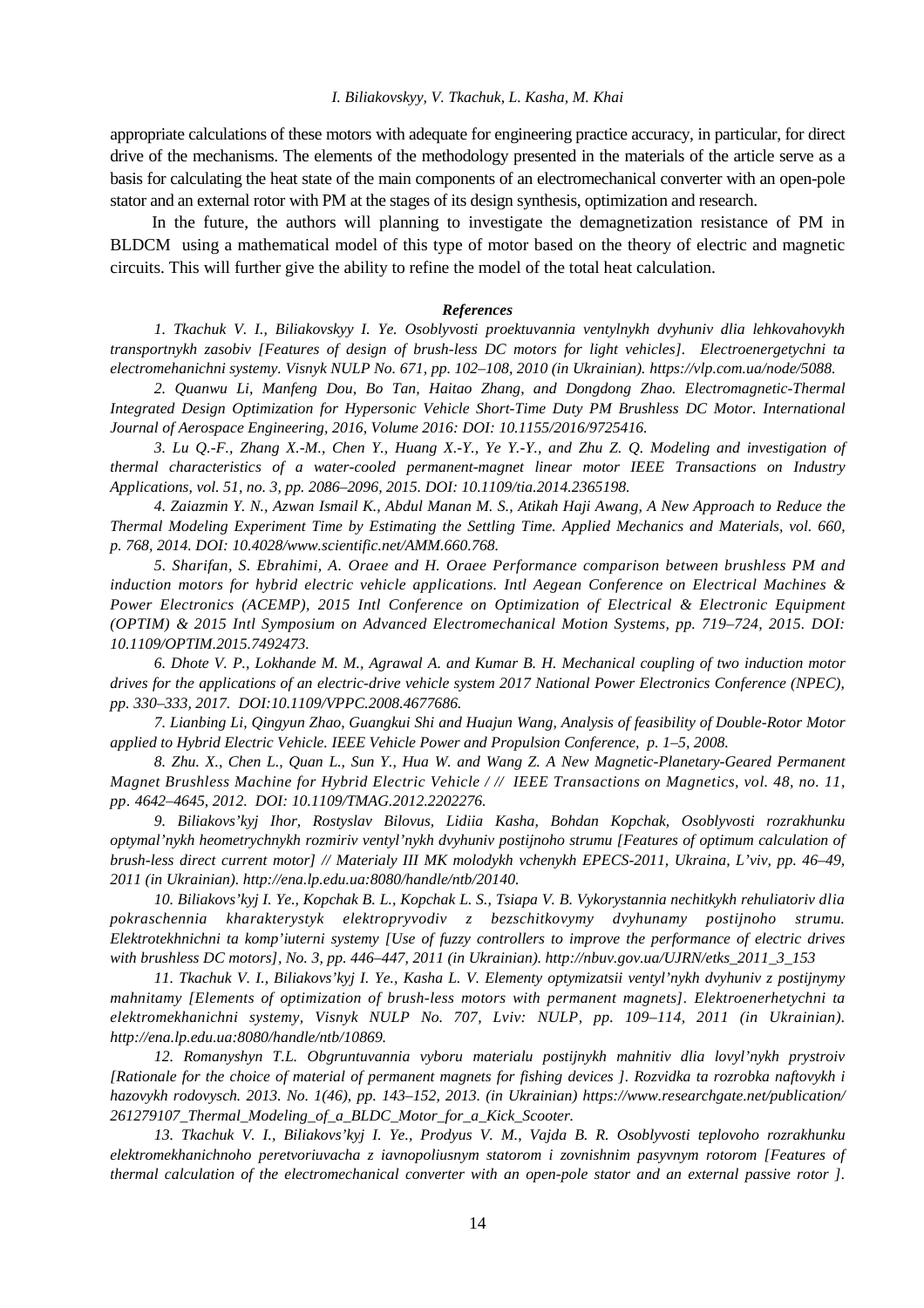*Elements of thermal calculus of components in electromechanical brushless converter…* 

*Visnyk NULP "Elektroenerhetychni ta elektromekhanichni systemy", No. 587, pp. 94–100, 2007.(in Ukrainian). <http://ena.lp.edu.ua/handle/ntb/35505>.* 

*14. Kasha L. Automated research system of electric drives on the basis of switched reluctance motors, The Experience of Designing and Application of CAD Systems in Microelectronics, 2003. CADSM 2003. Proceedings of the 7th International Conference., 2003, pp. 129–136, DOI: 10.1109/CADSM.2003.1255006.* 

15. Han B., Liu X., Huang Z., Zhang X. and Zhou Y. Loss Calculation, Thermal Analysis, and Measurement of *Magnetically Suspended PM Machine. IEEE Transactions on Industrial Electronics, vol. 65, no. 6, pp. 4514–4523, June 2018.<https://doi.org/10.1109/TIE.2017.2772140>.* 

#### *Cписок літератури*

*1. Ткачук В. І., Біляковський І. Є. Особливості проектування вентильних двигунів для легковагових транспортних засобів. Електроенергетичні та електромеханічні системи, Вісник НУЛП № 671, C. 102–108, 2010.<https://vlp.com.ua/node/5088>.* 

*2. Quanwu Li, Manfeng Dou, Bo Tan, Haitao Zhang, and Dongdong Zhao. Electromagnetic-Thermal Integrated Design Optimization for Hypersonic Vehicle Short-Time Duty PM Brushless DC Motor. International Journal of Aerospace Engineering, 2016, Volume 2016: DOI: 10.1155/2016/9725416.* 

3, O.-F. Lu, X.-M. Zhang, Y. Chen, X.-Y. Huang, Y.-Y. Ye, and Z. O. Zhu. Modeling and investigation of *thermal characteristics of a water-cooled permanent-magnet linear motor. IEEE Transactions on Industry Applications, vol. 51, no. 3, pp. 2086–2096, 2015. DOI: 10.1109/tia.2014.2365198..* 

4. Zaiazmin Y. N., Azwan Ismail K., Abdul Manan M. S., Atikah Haji Awang, A New Approach to Reduce the *Thermal Modeling Experiment Time by Estimating the Settling Time. Applied Mechanics and Materials, vol. 660, pp. 768, 2014. DOI:10.4028/[www.scientific.net/AMM.660.768](http://www.scientific.net/AMM.660.768)* 

*5. Sharifan, S. Ebrahimi, A. Oraee and H. Oraee. Performance comparison between brushless PM and induction motors for hybrid electric vehicle applications. Intl Aegean Conference on Electrical Machines & Power Electronics (ACEMP), 2015 Intl Conference on Optimization of Electrical & Electronic Equipment (OPTIM) & 2015 Intl Symposium on Advanced Electromechanical Motion Systems, pp. 719–724, 2015. DOI: 10.1109/OPTIM.2015.7492473.* 

6. Dhote V. P., Lokhande M. M., Agrawal A. and Kumar B. H. Mechanical coupling of two induction motor *drives for the applications of an electric-drive vehicle system 2017 National Power Electronics Conference (NPEC), pp. 330–333, 2017. DOI: 10.1109/VPPC.2008.4677686.* 

*7. Lianbing Li, Qingyun Zhao, Guangkui Shi and Huajun Wang, Analysis of feasibility of Double-Rotor Motor applied to Hybrid Electric Vehicle. IEEE Vehicle Power and Propulsion Conference, p. 1-5, 2008.* 

*8. Zhu X., Chen L., Quan L., Sun Y., Hua W. and Wang Z. A New Magnetic-Planetary-Geared Permanent*  Magnet Brushless Machine for Hybrid Electric Vehicle / // IEEE Transactions on Magnetics, vol. 48, no. 11, *pp. 4642–4645, 2012. DOI:10.1109/TMAG.2012.2202276.* 

*9. Біляковський І., Біловус Р., Каша Л., Копчак Б. Особливості розрахунку оптимальних геометричних розмірів вентильних двигунів постійного струму // Матеріали ІІІ МК молодих вчених EPECS-2011, Україна, Львів, C. 46–49, 2011. <http://ena.lp.edu.ua:8080/handle/ntb/20140>*

10. Біляковський І. Є., Копчак Б. Л., Копчак Л. С., Цяпа В. Б. Використання нечітких регуляторів для *покращення характеристик електроприводів з безщітковими двигунами постійного струму. Електротехнічні та комп'ютерні системи, № 3, C. 446–447, 2011. [http://nbuv.gov.ua/UJRN/etks\\_2011\\_3\\_153](http://nbuv.gov.ua/UJRN/etks_2011_3_153).* 

11. Ткачук В. І., Біляковський І. Є., Каша Л. В. Елементи оптимізації вентильних двигунів з постійними *магнітами. Електроенергетичні та електромеханічні системи, Вісник НУЛП № 707, Львів: НУЛП, C. 109– 114, 2011.<http://ena.lp.edu.ua:8080/handle/ntb/10869>.* 

*12. Романишин Т. Л. Обґрунтування вибору матеріалу постійних магнітів для ловильних пристроїв.*  Розвідка та розробка нафтових і газових родовищ. 2013. № 1(46), с. 143-152, 2013. [https://www.researchgate.](https://www.researchgate) *net/publication/261279107\_Thermal\_Modeling\_of\_a\_BLDC\_Motor\_for\_a\_Kick\_Scooter.* 

13. Ткачук В. І., Біляковський І. Є., Продиус В. М., Вайда Б. Р. Особливості теплового розрахунку *електромеханічного перетворювача з явнополюсним статором і зовнішнім пасивним ротором. Вісник НУЛП "Електроенергетичні та електромеханічні системи", № 587, C. 9 –100, 2007.<http://ena.lp.edu>. ua/handle/ntb/35505.* 

*14. Kasha L. Automated research system of electric drives on the basis of switched reluctance motors, The Experience of Designing and Application of CAD Systems in Microelectronics, 2003. CADSM 2003. Proceedings of the 7th International Conference., 2003, pp. 129–136, DOI: 10.1109/CADSM.2003.1255006.* 

15. Han B., Liu X., Huang Z., Zhang X. and Zhou Y. Loss Calculation, Thermal Analysis, and Measurement of *Magnetically Suspended PM Machine. IEEE Transactions on Industrial Electronics, vol. 65, no. 6, pp. 4514–4523, June 2018.<https://doi.org/10.1109/TIE.2017.2772140>.*